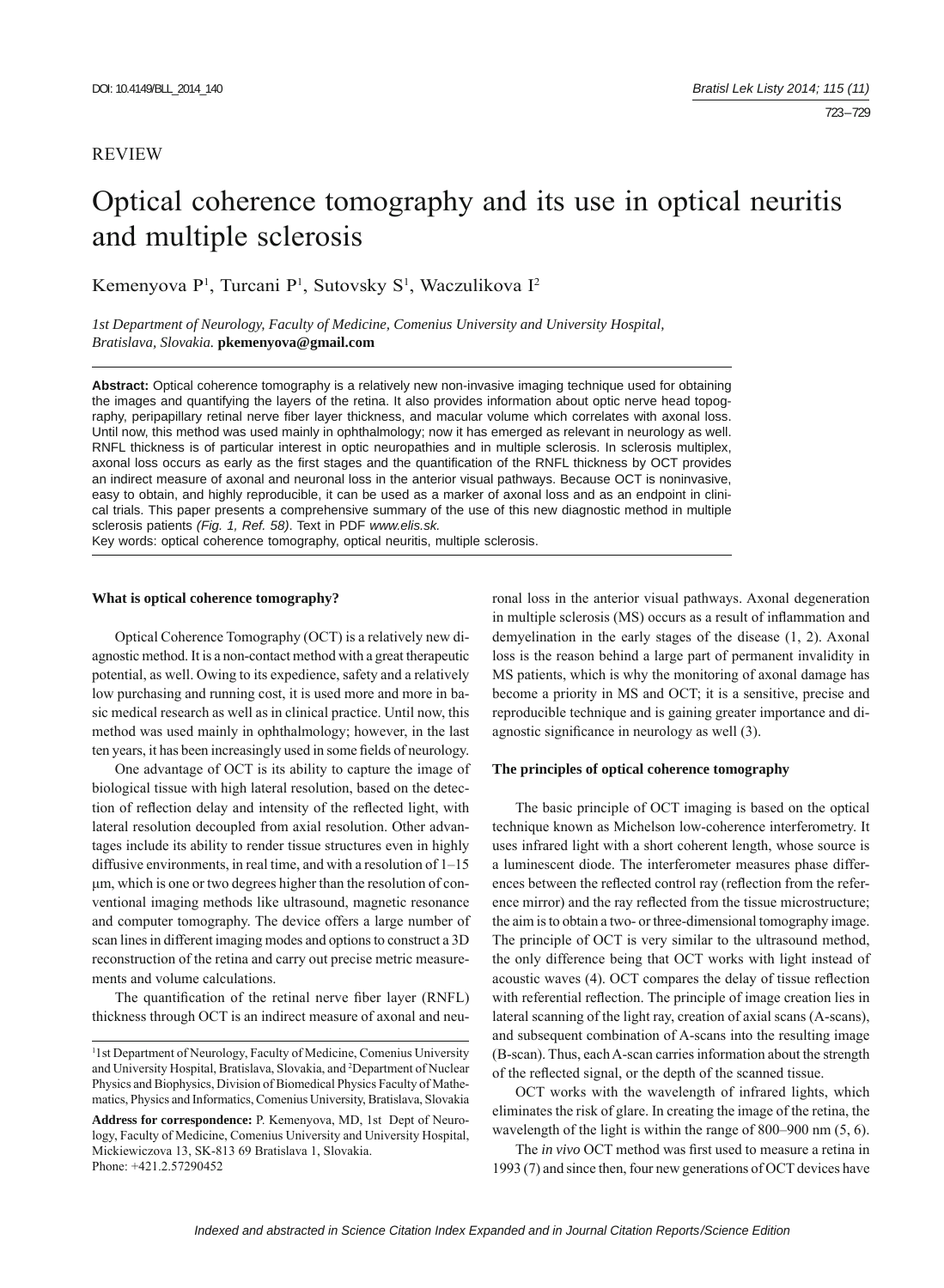## 723 – 729

been developed. The resolution of OCT is high, in the range of 3 to 20 μm. Therefore, it has the ability to create images of very small optic structures. The third generation time domain OCT devices' resolution is in the range of 10–15 μm; the newest, fourth generation of spectral domain OCT devices pushes the quality of image detail even further and their resolution is at the level of 3 to 7 μm. Spectral OCT enables, among other things, the fast scanning of a large amount of data, combining OCT with other imaging techniques into a single image, three-dimensional reconstruction, differentiation of individual layers of the retina, and better visualization (5, 6).

In examination using the OCT, pupillary dilation is not always necessary, as a three-millimeter pupil is adequate for obtaining the image. Good cooperation of the patient can help prevent distortion caused by eye movement. The results obtained from the exam are compared with the normative database which contains data from people considered as a representative specimen of a healthy population.

# **The eye as a model of neurodegenerative changes in multiple sclerosis**

The most significant visualized structure in neurological diseases is the retinal nerve fiber layer (RNFL), which is the innermost layer of the retina. RNFL is composed mainly of axons of ganglion cells which are not myelinated; due to this, the retina is the only part of the CNS which can be visualized directly (8, 9, 10). OCT, then, enables us to evaluate the impact of the pathologic process on the axons and nerve fibers. Acute optical neuritis occurs in a one of the stages of multiple sclerosis in as many as 30 to 70  $%$  of patients (11, 12). Subclinical chronic optical neuropathy is also observed in some patients. The tendency of MS to affect the optic nerve is very high. In post mortem analysis, MS lesions on the optic nerve were discovered in 94–99 % of specimens from MS patients, irrespective of the history of clinical acute optical neuritis (13, 14).

In addition to providing data about axon integrity through the measuring of RNFL thickness, OCT is also able to measure total macular volume (TMV). As the outer macula is well supplied with ganglion cell bodies, it seems that OCT evaluation of the outer macula may be able to provide an estimate of neuron integrity (mainly the ganglion cell integrity) in the retina, as well (15, 16).

The average thickness of the RNFL in healthy subjects up to 15 years of age is approximately 110–120 μm; with aging, the thickness is reduced by about 0.017 % per year, which is equivalent to the reduction of retina thickness by 10–20-μm over 60 years (17).

## **OCT and optical neuritis**

#### *Pilot studies*

Optical neuritis is one of the manifestations and the second most frequent symptom of MS. Studies focusing on the treatment of optical neuritis have shown that the risk of the development of MS in patients with a diagnosed first episode of inflammation of the optic nerve is 50 % during the following 15 years. The risk rises to 72 % in patients with at least one demyelinating lesion visible in the MR image (18).

The first study documenting findings from OCT eye measurements in MS patients was published in 1999. It showed that the average RNFL thickness in patients with MS and optical neuritis is much smaller than in healthy subjects. RNFL thickness was reduced by an average of 46 % in the group with optical neuritis vs. the group of control subjects, and by an average of 28 % in comparison with the patient's opposite, unaffected eye (19).

The authors of the study from 2005 have confirmed a 33  $\%$ reduction of RNFL thickness in the affected eyes of those patients who have suffered from acute optical neuritis vs. control subjects' eyes, and an average 27 % reduction in the comparison of affected and unaffected eyes of the same patient. In addition, they discovered that in patients with MS and optical neuritis, the macular volume measured after the optical neuritis episode was also significantly lower. They proved that the thinning of the RNFL correlated more with the visual evoked potentials of the P100 wave amplitude (axonal integrity image) than the latency of the P100 wave (myelin integrity image) (20); this supports the hypothesis that RNFL thinning reflects axonal degeneration.

#### *RNFL thickness in acute optical neuritis*

In 2006, Pro et al  $(21)$  showed that RNFL becomes significantly thinner as early as 2 to 4 months after the outburst of optical neuritis. They also proved that RNFL measured at the baseline visit was slightly thicker in the eye with acute optical neuritis as opposed to the unaffected eye even though ophthalmoscopic exams of the patients did not uncover any cases of evident edema of the optic disc. These studies suggest that OCT is able to acutely diagnose even very slight disc edemas in optical neuritis. Therefore, it is good to be aware of the time elapsed between the loss of eyesight and the interpretation of OCT measurement (22).

# *The development of RNFL thickness after recovery from isolated optical neuritis*

Most often, the thinning of RNFL was observed through OCT in the 3rd – 6th month after the development of optical neuritis (23, 24). In about 75 % of MS patients, the reduction of RNFL thickness in the affected eye by 10–40 μm takes place during the first 3–6 months after the end of acute optical neuritis. This suggests that significant and fast axon degeneration follows immediately after the primary demyelination (25). The most frequent changes on RNFL in acute optical neuritis were observed in the temporal area (14). The stabilization of RNFL thickness occurs within 7–12 months from the beginning of the disease (23). Unless an adequate improvement of sight in patients with more significant RNFL thinning occurs within 3–6 months from the development of optical neuritis, subsequent improvement of sight can not be anticipated; therefore, all therapeutic procedures should be undertaken within the first six months after the outbreak of optical neuritis (24).

# *RNFL thickness and visual functions after recovery from isolated optical neuritis*

In the examination of visual functions after recovery from isolated optical neuritis, Costello et al. suggested a correlation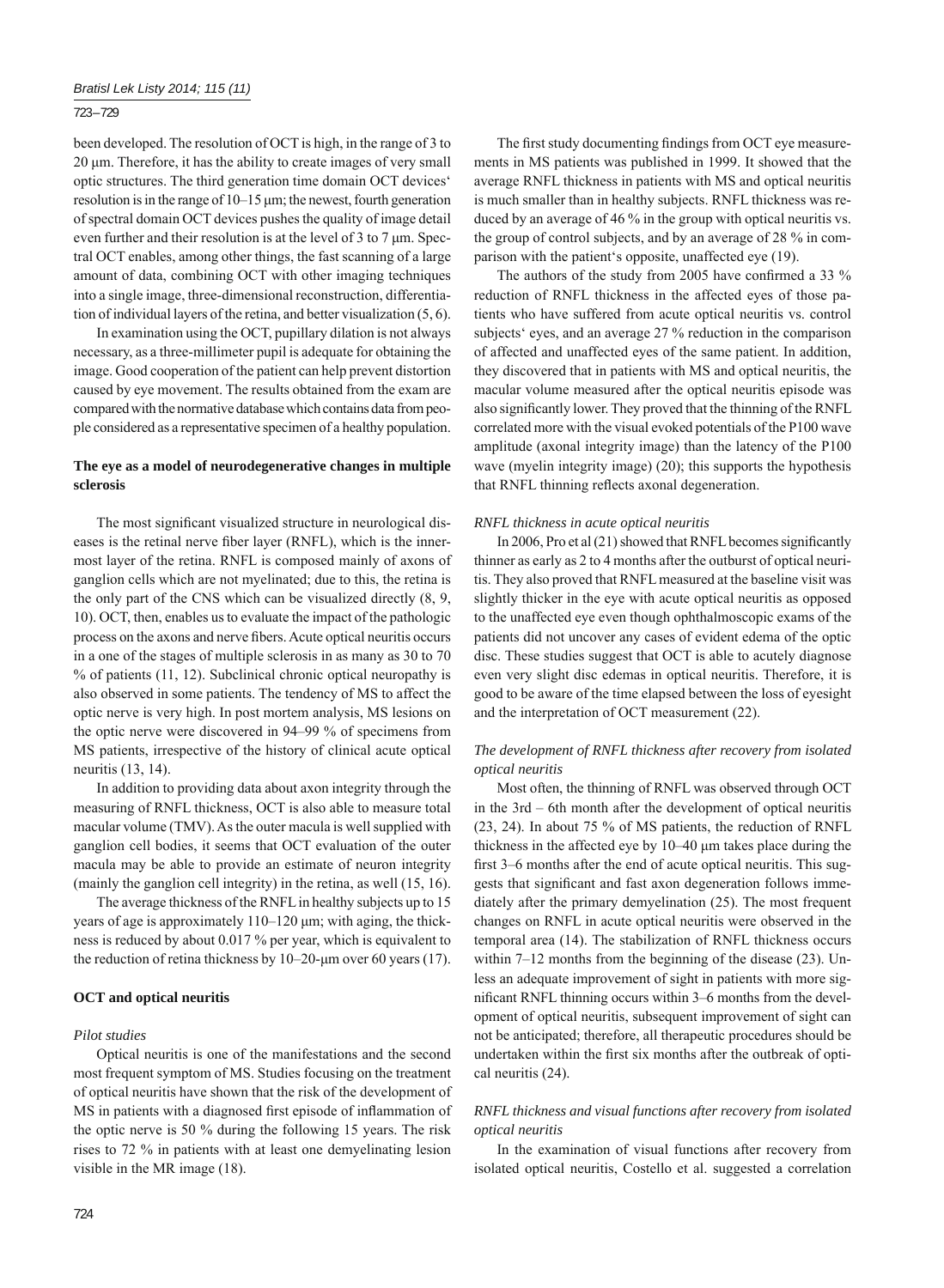

**Fig. 1. An OCT RNFL report generated by Zeiss Cirrus spectral-domain OCT in a patient with MS.**

between RNFL thickness and visual acuity and visual field. There was a linear correlation between RNFL thickness and visual acuity when RNFL measurements were under 70 μm; there was also a linear correlation between RNFL thickness and the average deviation in the Humphrey visual field, but only with RNFL measurements under 75 μm. The studies designated 75 μm as threshold RNFL thickness, with decrease in visual functions occurring with lower values (23, 25).

## *RNFL thickness in optical neuritis patients' asymptomatic eye*

Numerous studies have shown that the thinning of RNFL was observed not only in the eyes with a previous episode of optical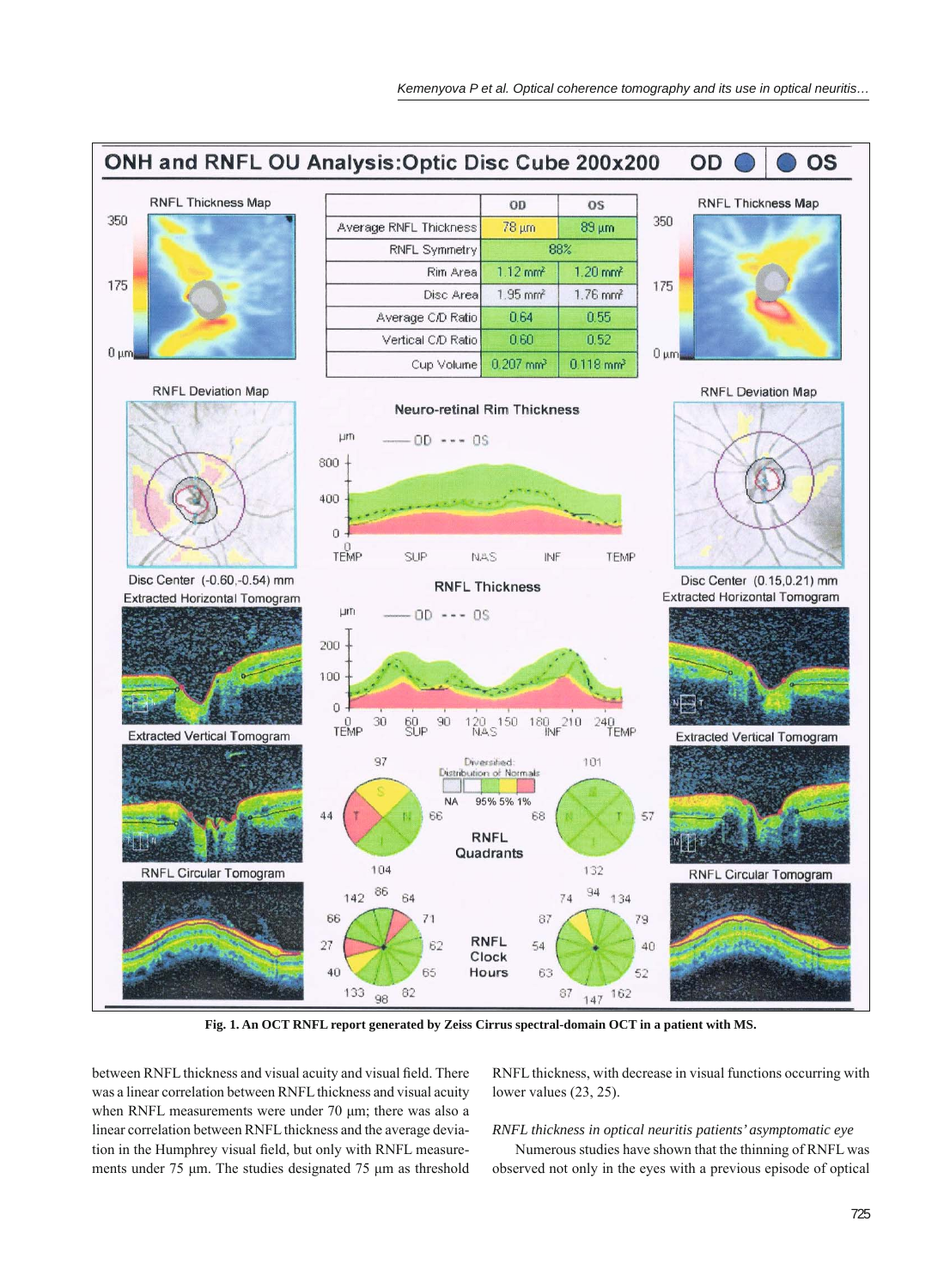## 723 – 729

neuritis, but also in the seemingly asymptomatic opposite eyes of MS patients with a previous episode of optical neuritis, as well as in MS patients with no recorded clinical case of acute optical neuritis (26, 27, 28, 29, 30, 31). The average RNFL thickness was determined to be between 91.08 and 109.3 μm in the opposite eye of patients with MS and optical neuritis (20, 21, 22, 26, 30, 32, 33, 34, 35, 36, 37, 38, 39, 40, 41, 42). In MS patients with no clinical record of optical neuritis, the average RNFL thickness was between 93.9 and 110.9  $\mu$ m (28, 30, 36, 40, 43). These findings are consistent with the previous records of lasting subclinical structural damage and axon loss, which was observed in magnetic resonance images of MS patients (44, 45). This supports the hypothesis that early treatment of MS can prevent progressive subclinical axon loss (46).

## **OCT and multiple cclerosis**

## *RNFL thickness and multiple sclerosis*

Very few studies were focused on quantifying RNFL thickness in patients with well-defined MS. In fact, most OCT studies included patients with and without a history of optical neuritis, and combined the results obtained on the opposite eye (considered as asymptomatic) of the patients with previous optical neuritis and the results from the eyes of patients with no history of optical neuritis. In spite of this, almost all of these studies proved that there was a thinning of RNFL in the eyes of MS patients when compared with the eyes of healthy subjects. The eyes with a previous episode of optical neuritis had a thinner RNFL than the unaffected eyes of MS patients, who also had a thinner RNFL than the eyes of healthy subjects (47).

## *RNFL thickness after recovery from optical neuritis and the risk of multiple sclerosis*

In 2008, Costello et al (48) found that RNFL thickness after an episode of isolated optical neuritis can not be used to predict the risk of MS. During the average period of 34 months, they subsequently prospectively followed 50 patients with a single unilateral episode of optical neuritis with no history of MS, and compared RNFL thickness of affected and unaffected eyes during 1 or 2 years after the development of optical neuritis; in 21 out of the 50 patients, clinically definitive MS developed. After a year of following, the RNFL of the affected eyes was thicker in patients with clinically definitive MS (89  $\mu$ m) vs. the patients with no MS (78 μm). The authors accounted for this surprising result by the fact that the study patients with no MS had more severe optical neuritis than the MS patients; this proves that RNFL thinning is mostly related to the severity of optical neuritis and the loss of sight and it does not help predict the subsequent risk of MS.

## *RNFL thickness and the degree of severity of multiple sclerosis*

To a large extent, RNFL atrophy is connected with the physical damage evaluated on the Expanded Disability Status Scale (EDSS) (19, 31, 49, 50) and longer duration of the disease (19, 31). One of the studies, however, did not confirm any mutual relationship between RNFL thickness and EDSS (19). In a comparison of patients with an active course of the disease with neurologically stabilized patients, the RNFL in the temporal quadrant during the longer observation of MS patients thinned more significantly in the former group (31, 50). The average thinning of the total and temporal thickness of RNFL is lesser in patients who received immunomodulatory therapy within 0–24 months (31).

## *RNFL thickness and the various forms of MS*

It appears that the rate of RNFL thinning observed in MS patients is affected by the subtype of MS. The patients with progressive forms of MS tend to suffer from a higher rate of RNFL thinning than patients with relapsing-remitting form of MS (RRMS) (30). Another study only found temporal quadrant RNFL thinning in patients with primary progressive MS (PPMS), while the group of patients with secondary progressive MS (SPMS) had a more significant RNFL thinning in the entire central, upper and temporal quadrants (36). When compared with healthy control subjects, the temporal quadrant was thinned in patients with PPMS, SPMS and also in clinically isolated syndromes (CIS). On the basis of these findings, it can be assumed that axon damage happens in the early stages of the disease (31). Costello et al (33) compared the RNFL thickness in patients with isolated optical neuritis, patients with RRMS and patients with SPMS, observed during a period of more than two years. The average RNFL thickness in eyes after an episode of optical neuritis was similar in all groups after one or two years of study, while temporal RNFL was thinner in both MS groups when compared with isolated optical neuritis patients. In unaffected eyes, the SPMS patients had a thinner RNFL after one and two years when compared with RRMS patients and isolated optical neuritis patients. After two years, the unaffected eyes of RRMS patients had thinner temporal RNFL than the unaffected eyes of isolated optical neuritis patients.

These results suggest that RNFL thickness measurements (mainly in the temporal quadrant) in the unaffected eyes of MS patients may help discern the MS subtype and predict the progression and severity of MS (51).

#### *RNFL thickness and visual evoked potentials*

The visual evoked potential (VEP) latency is more sensitive in expressing optic nerve damage than RNFL thickness (52). In studies, there was a strong correlation between RNFL thickness and VEP amplitude; however, the results of evaluation of the relationship between axon loss measured through OCT and VEP latency were contradictory (20, 53).

## *RNFL thickness and magnetic resonance of the brain*

In MS patients, a large part of permanent invalidity is conditioned by axonal degeneration. Axonal loss happens as early as the first stages of MS  $(1, 2)$ . Even though conventional MRI techniques are sensitive to the inflammatory process (T2-weighted lesions), they do not specifically reflect axonal damage (54). MRI does not allow us to look into the process of subclinical optical neuropathy or to see the neurodegenerative effects on the retina, which are the result of optical neuropathy. RNFL thickness measurements using OCT could become a surrogate outcome marker for brain atrophy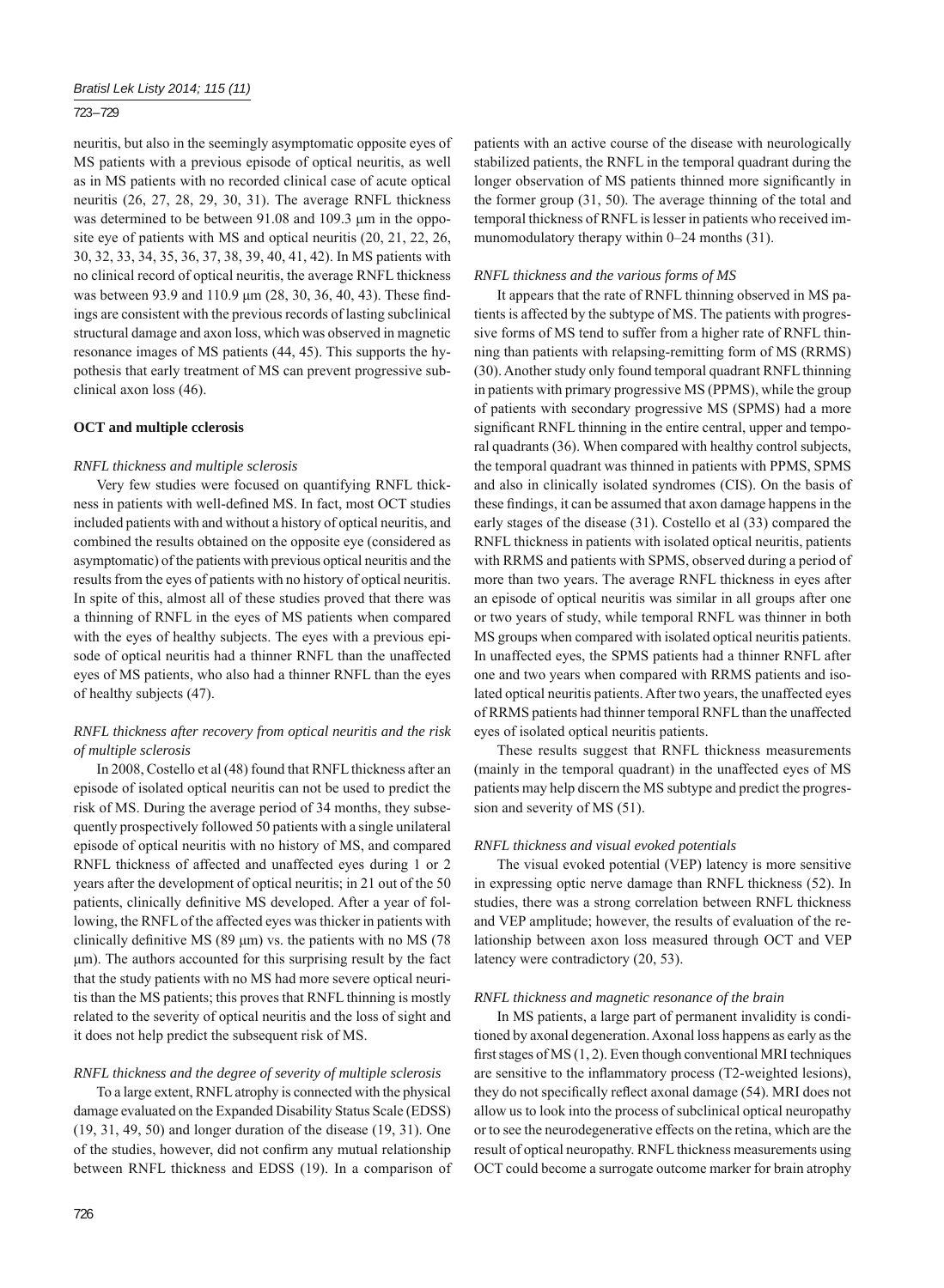in MS (24). The process of RNFL thinning correlates with the atrophy of the optic nerve, which can be measured by conventional MRI devices (55) as well as by magnetization transfer ratio (MTR) (31, 56). In their study, Sepulcre et al (31) showed a slightly significant correlation of RNFL thickness with the volume of white and gray brain matter, measured using conventional MRI, but not with the T1 and T2 volumes or the gadolinium enhanced lesions. A similar study proved that there was a relationship between RNFL thickness and the normalized volume of brain and white matter (40). The study also suggested that a larger number of T2 lesions correlated with thinner RNFL. The correlation between RNFL thickness and MRI measurements of brain atrophy was more significant in the subset of patients with no clinical history of optical neuritis than in those who suffered an episode of optical neuritis in the past (40). In yet another study, there was independent correlation between RNFL thickness and the brain parenchymal fraction (BPF) obtained using high-resolution anatomical MRI. This study also found that there was a correlation between BPF and EDSS (50). Later, a correlation between RNFL thickness, volume of T1 and T2 lesions, gray matter atrophy, MTR and diffusion tensor imaging measures (DTI) measurements in MS patients with or without a history of optical neuropathy was also discovered (34). These MRI parameters also correlated with low-contrast measurements of visual acuity, which are a sensitive marker of optic nerve dysfunction in MS. Gordon–Lipkin et al (54) showed that there was a relationship between RNFL thickness and overall brain atrophy. In MS patients, there was a significant relation between RNFL thickness, value of cerebral parenchyma component, volume of cerebrospinal fluid and EDSS score; it was not, however, related with the white and gray matter volumes. The authors believe that the results were partially influenced by the fact that the damage in the brain is first allocated to white matter. In subset analysis, a significant relationship was discovered in RRMS patients, but no such relationship was found in SPMS patients; this could be caused by the fact that most SPMS patients have more spinal lesions than cerebral ones.

# **Can RNFL thickness be used as an outcome marker in clinical studies with MS?**

Some authors suggest that RNFL thickness measurements using OCT could be a better means to detect and monitor axon loss in MS than MRI. The interpretation of OCT exam results demands a good grasp of the technique and the device, as well as correlation with comprehensive eye examination. OCT resolution is more sensitive than brain MRI in evaluating early axon loss. As there is no myelin in the retina, RNFL measurements do not depend on myelin disorders and can reflect axon loss and thinning only. The fact that RNFL consists not only of axons but also of supporting tissue explains why the thickness of peripapillary RNFL in about 40 μm even in patients with complete atrophy of the optic nerve atrophy and light sensitivity (57). It is comparatively easy to correlate OCT findings with visual functions measured using verified tools, like the visual acuity exam, low-contrast visual acuity measurements, contrast sensitivity, color perception, field of vision

and visual evoked potential measurements. There is a relationship between RNFL thinning observed using OCT and abnormalities in visual functions (23, 25).

Ongoing studies and clinical trials now include measurements of RNFL thickness using standardized OCT protocols as their baseline measurements. If axon degeneration could be prevented using neuroprotectives, it could be expected to be reflected in unchanged RNFL thickness in OCT measurements. Even though there are estimates of potential RNFL thinning after episodes of acute optical neuritis in MS (23), it is equally important to know the estimated rate of RNFL thinning in MS without acute optical neuritis, in order to determine whether the neuroprotective drug in fact prevents axon degeneration. OCT has several important characteristics which make this imaging method a good potential surrogate outcome marker for the evaluation of the degree of axon damage in clinical studies.

## **Conclusion**

OCT fulfills the requirement for a simple method which can evaluate axon integrity in MS through RNFL imaging. OCT can become a useful tool for following the progression of the disease in MS patients. It can improve our understanding of the effects of different therapies on MS patients and has the potential to become a surrogate outcome marker in studies examining the neuroprotective effect of drugs in MS. OCT can shed new light on the pathophysiology of MS, improve our understanding thereof, and thus contribute to the improvement in the clinical treatment of MS.

## **References**

**1. De Stefano N, Narayanan S, Francis GS et al.** Evidence of axonal damage in the early stages of multiple sclerosis and its relevance to disability. Arch Neurol 2001; 58: 65–70.

2. Filippi M, Rocca MA. MRI aspects of the "inflammatory phase" of multiple sclerosis. Neurol Sci 2003; 24: 275–278.

**3. Petzold A, de Boer JF, Schippling S et al.** Optical coherence tomography in multiple sclerosis: a systematic review and meta-analysis. The Lancet Neurology, 2010; 9: 921–932.

**4. Lamirel C, Newman NJ, Biousse V.** The Use of Optical Coherence Tomography in Neurology. Rev Neurol Dis 2009; 6: 105–120.

**5. Chen J, Lee L.** Clinical applications and new developments of optical coherence tomography: an evidence-based review. Clin Exp Ophthalmol 2007; 90 (5): 317–335.

**6. Sakata LM, DeLeon-Ortega J, Girkin CHA.** Optical coherence tomography of the retina and optic nerve – a review. Clin Exp Ophthalmol 2009; 37: 90–99.

**7. Swanson EA, Izatt JA, Hee MR, Huang D, Lin CP, Schuman JS et al.** In vivo retinal imaging by optical coherence tomography. Opt Lett 1993; 18: 1864–1866.

**8. Heckenlively JR, Arden GB (Eds).** Anatomy of the retina, principles of cell biology in the visual pathways. Principles and practices of clinical electrophysiology of vision. Mosby Year Book Inc, 1991:21–37.

**9. Rodieck RW (Ed).** The vertebrate retina: principles of structure and function. WH Freeman and Company, San Francisco, CA. 1973: 338–343.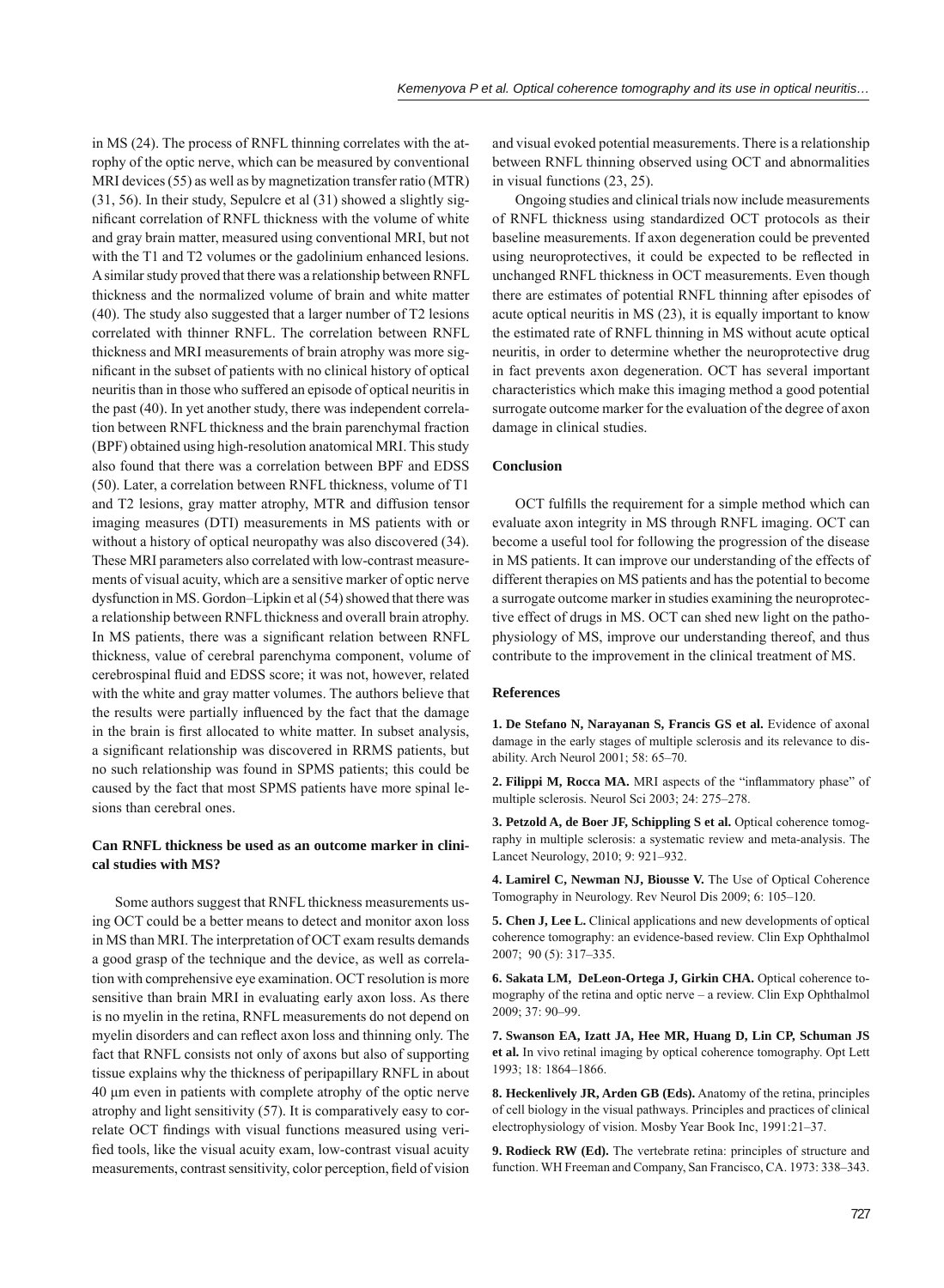## *Bratisl Lek Listy 2014; 115 (11)*

723 – 729

**10. Perry VH, Lund RD.** Evidence that the lamina cribrosa prevents intraretinal myelination of retinal ganglion cell axons. J Neurocytol 1990; 19: 265–272.

**11. Balcer LJ.** Clinical practice. Optic neuritis. N Engl J Med 2006; 354: 1273–1280.

**12. Frohman EM, Frohman TC, Zee DS et al.** The neuroophthalmology of multiple sclerosis. Lancet Neurol 2005; 4: 111–121.

**13. Toussaint D, Périer O, Verstappen A et al.** Clinicopathological study of the visual pathways, eyes, and cerebral hemispheres in 32 cases of disseminated sclerosis. J Clin Neuroophthalmol 1983; 3: 211–220.

**14. Ikuta F, Zimmerman HM.** Distribution of plaques in seventy autopsy cases of multiple sclerosis in the United States. Neurology 1976; 26: 26–28.

**15. Moura FC, Medeiros FA, Monteiro ML.** Evaluation of macular thickness measurements for detection of band atrophy of the optic nerve using optical coherence tomography. Ophthalmology 2007; 114: 175–181.

**16. Burkholder BM, Osborne B, Loguidice MJ et al.** Macular volume determined by optical coherence tomography as a measure of neuronal loss in multiple sclerosis. Arch Neurol 2009; 66: 1366–1372.

**17. Kanamori A, Escano MF, Eno A et al.** Evaluation of the effect of aging on retinal nerve fiber layer thickness measured by optical coherence tomography. Ophthalmologica 2003; 217: 273–278.

**18. Brodsky M, Nazarian S, Orengo-Nania S et al.** Multiple sclerosis risk after optic neuritis: final optic neuritis treatment trial follow-up. Arch Neurol 2008; 65 (6): 727–732.

**19. Parisi V, Manni G, Spadaro M et al.** Correlation between morphological and functional retinal impairment in multiple sclerosis patients. Invest Ophthalmol Vis Sci 1999; 40: 2520–2527.

20. Trip SA, Schlottmann PG, Jones SJ et al. Retinal nerve fiber layer axonal loss and visual dysfunction in optic neuritis. Ann Neurol 2005; 58: 383–391.

**21. Pro MJ, Pons ME, Liebmann JM, Ritch R, Zafar S, Lefton D et al.** Imaging of the optic disc and retinal nerve fiber layer in acute optic neuritis. J Neurol Sci 2006; 250: 114–119.

**22. Noval S, Contreras I, Rebolleda G, Munoz-Negrete FJ.** Optical coherence tomography versus automated perimetry for follow-up of optic neuritis. Acta Ophthalmol Scand 2006; 84: 790–794.

**23. Costello F, Hodge W, Pan YI, Eggenberger E, Coupland S, Kardon**  RH. Tracking retinal nerve fiber layer loss after optic neuritis: a prospective study using optical coherence tomography. Mult Scler 2008a; 14: 893–905.

**24. Fisher JB, Jacobs DA, Markowitz CE, Galetta SL, Volpe NJ, Na**no-Schiavi ML et al. Relation of visual function to retinal nerve fiber layer thickness in multiple sclerosis. Ophthalmology 2006; 113: 324–332.

**25. Costello F, Coupland S, Hodge W, Lorello GR, Koroluk J, Pan YI et al.** Quantifying axonal loss after optic neuritis with optical coherence tomography. Ann Neurol 2006; 59: 963–969.

**26. Fisher JB, Jacobs DA, Markowitz CE, Galetta SL, Volpe NJ, Na**no-Schiavi ML et al. Relation of visual function to retinal nerve fiber layer thickness in multiple sclerosis. Ophthalmology 2006; 113: 324–332.

**27. Henderson AP, Trip SA, Schlottmann PG, Altmann DR, Garway- -Heath DF, Plant GT et al.** An investigation of the retinal nerve fibre layer in progressive multiple sclerosis using optical coherence tomography. Brain 2008; 131: 277–287.

**28. Jeanjean L, Castelnovo G, Carlander B, Villain M, Mura F, Dupeyron G et al.** Retinal atrophy using optical coherence tomography (OCT) in

15 patients with multiple sclerosis and comparison with healthy subjects. Rev Neurol 2008; 164: 927–934.

**29. Pueyo V, Martin J, Fernandez J, Almarcegui C, Ara J, Egea C et**  al. Axonal loss in the retinal nerve fiber layer in patients with multiple sclerosis. Mult Scler 2008; 14: 609–614.

**30. Pulicken M, Gordon-Lipkin E, Balcer LJ, Frohman E, Cutter G, Calabresi PA.** Optical coherence tomography and disease subtype in multiple sclerosis. Neurology 2007; 69: 2085–2092.

**31. Sepulcre J, Murie-Fernandez M, Salinas-Alaman A, Garcia-Layana A, Bejarano B, Villoslada P.** Diagnostic accuracy of retinal abnormalities in predicting disease activity in MS. Neurology 2007; 68: 1488–1494.

**32. Cheng H, Laron M, Schiffman JS, Tang RA, Frishman LJ.** The relationship between visual field and retinal nerve fiber layer measurements in patients with multiple sclerosis. Invest Ophthalmol Vis Sci 2007; 48: 5798–5805.

**33. Costello F, Hodge W, Pan YI, Freedman M, DeMeulemeester C.** Differences in retinal nerve fiber layer atrophy between multiple sclerosis subtypes. J Neurol Sci 2009; 281: 74–79.

**34. Frohman EM, Dwyer MG, Frohman T, Cox JL, Salter A, Greenberg BM et al.** Relationship of optic nerve and brain conventional and non-conventional MRI measures and retinal nerve fiber layer thickness, as assessed by OCT and GDx: a pilot study. J Neurol Sci 2009; 282: 96–105.

**35. Grazioli E, Zivadinov R, Weinstock-Guttman B, Lincoff N, Baier M, Wong JR et al.** Retinal nerve fiber layer thickness is associated with brain MRI outcomes in multiple sclerosis. J Neurol Sci 2008; 268: 12–17.

**36. Henderson AP, Trip SA, Schlottmann PG, Altmann DR, Garway-**Heath DF, Plant GT et al. An investigation of the retinal nerve fibre layer in progressive multiple sclerosis using optical coherence tomography. Brain 2008; 131: 277–287.

**37. Klistorner A, Arvind H, Nguyen T, Garrick R, Paine M, Graham S et al.** Multifocal VEP and OCT in optic neuritis: a topographical study of the structure-function relationship. Doc Ophthalmol 2009; 118: 129–137.

**38. Ratchford JN, Quigg ME, Conger A, Frohman T, Frohman E, Balcer LJ et al.** Optical coherence tomography helps differentiate neuromyelitis optica and MS optic neuropathies. Neurology 2009; 73: 302–308.

**39. Rebolleda G, Munoz-Negrete FJ.** Follow-up of Mild Papilledema in Idiopathic Intracranial Hypertension with Optical Coherence Tomography. Invest Ophthalmol Vis Sci 2008; 50: 5197–5200.

**40. Siger M, Dziegielewski K, Jasek L, Bieniek M, Nicpan A, Nawrocki J et al.** Optical coherence tomography in multiple sclerosis : Thickness of the retinal nerve fiber layer as a potential measure of axonal loss and brain atrophy. J Neurol 2008; 255: 1555–1560.

**41. Spain RI, Maltenfort M, Sergott RC, Leist TP.** Thickness of retinal nerve fiber layer correlates with disease duration in parallel with corticospinal tract dysfunction in untreated multiple sclerosis. J Rehabil Res Dev 2009; 46: 633–642.

**42. Zaveri MS, Conger A, Salter A, Frohman TC, Galetta SL, Markowitz CE et al.** Retinal imaging by laser polarimetry and optical coherence tomography evidence of axonal degeneration in multiple sclerosis. Arch Neurol 2008; 65: 924–928.

**43. Gundogan FC, Demirkaya S, Sobaci G.** Is optical coherence tomography really a new biomarker candidate in multiple sclerosis? A structural and functional evaluation. Invest Ophthalmol Vis Sci 2007; 48: 5773–5781.

**44. De Stefano N, Matthews PM, Fu L, Narayanan S, Stanley J, Francis GS et al.** Axonal damage correlates with disability in patients with